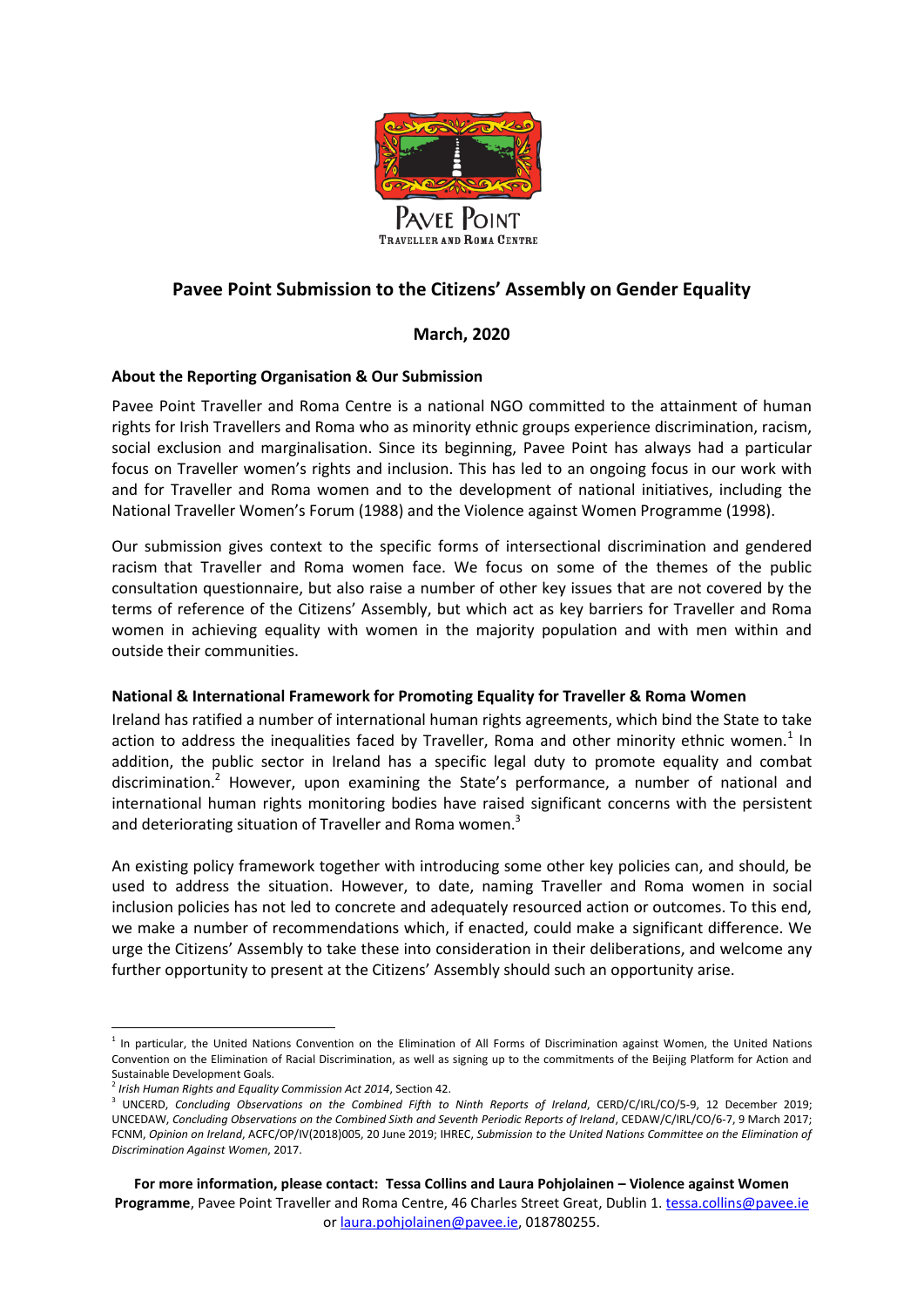#### **Summary of Recommendations**

- **1.** For all relevant Government Departments: Fully resource and implement actions related to Traveller and Roma women in existing policy measures- the National Traveller and Roma Inclusion Strategy and National Strategy for Women and Girls in particular- by introducing clear actions, targets, indicators, and robust resources for the actions
- **2.** For the Department of Justice and Equality: Develop a national action plan against racism with a strong focus on ethnic and gender stereotyping and gendered racism against Traveller, Roma and other minority ethnic women. Ensure such actions are fully resourced and implemented and address the negative media representation and racist hate speech by political representatives, high ranking public officials, and in new and traditional media
- **3.** For the Department of Education and Skills: Develop a Traveller and Roma education strategy with an adequate budget and concrete implementation plan. Ensure the Strategy is inclusive of all ages and educational levels and has specific targets to improve participation, attendance, attainment and progression of Traveller and Roma girls and women
- **4.** For the Department of Employment Affairs and Social Protection: Develop a Traveller and Roma Training, Employment and Enterprise Strategy with clear actions targeting Traveller and Roma women, an adequate budget, and a concrete implementation plan
- **5.** For the Oireachtas and the Department of Rural and Community Development: Undertake legislative and practical measures to ensure Traveller women's inclusion in political representation at local and national levels, and to ensure inclusion in participative democracy structures
- **6.** For the Department of Housing, Planning and Local Government and Local Authorities: Ensure that all of the allocated Traveller accommodation budgets are fully and effectively spent by Local Authorities and that the recommendations by Independent Expert Group on Traveller Accommodation are fully implemented
- **7.** For the Department of Housing, Planning and Local Government: Withdraw the Housing Circular 41/2012 for the disproportionate negative impact it is having on the ability of Roma women to access social housing and other housing supports
- **8.** For the Department of Employment Affairs and Social Protection: To ensure that Roma women have access to basic income for their children, make Child Benefit payment a truly universal payment that is not contingent on the fulfilment of the Habitual Residence Condition
- **9.** For the Department of Health: Prioritise Traveller and Roma women's health in key health policy initiatives by direct targeting and resourcing, and ensure active and meaningful consultation with Traveller and Roma representative organisations when developing, implementing and monitoring such initiatives
- **10.** For the Department of Health: Publish and implement the National Traveller Health Action Plan as a matter of urgency including the establishment of an institutional mechanism with the HSE and Department of Health to drive delivery and implementation. The Plan must be inclusive of clear targets, indicators, outcomes, timeframes and budget lines.
- **11.** For the Department of Justice and Equality, Tusla and HSE: Fully resource the Traveller and Roma sector to undertake awareness raising and preventative work on domestic, sexual and gender-based violence to reduce barriers to information, safety and protection from domestic and sexual violence for Traveller and Roma women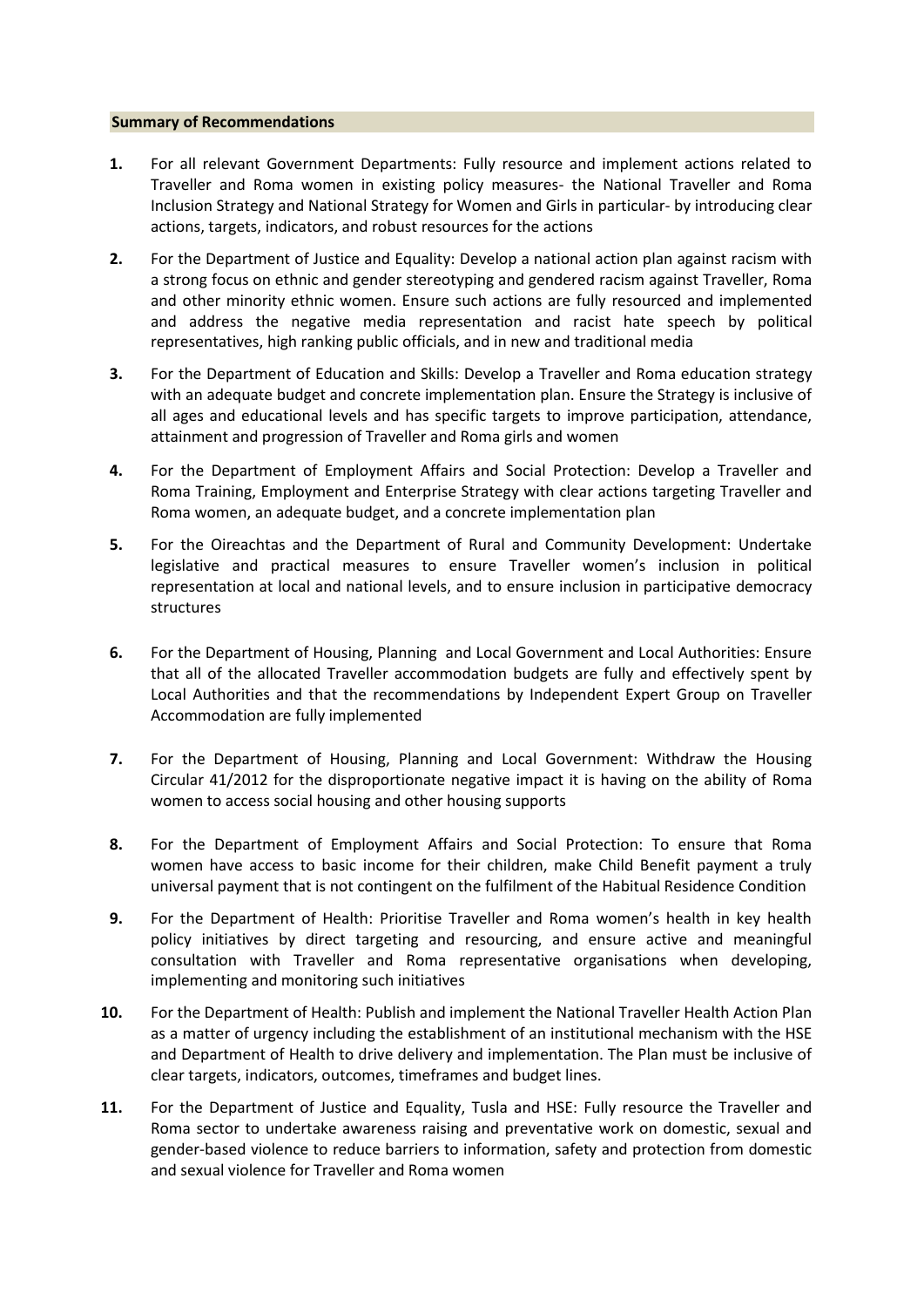## **1. Context to the Situation of Traveller and Roma Women in Ireland**

## **1.1. Who are Irish Travellers?**

Irish Travellers are a minority ethnic group in Ireland with shared cultural tradition, practices, beliefs and language. There are a little over 36,000 Travellers in Ireland, representing less than 1% of the Irish population. After a long campaign, Traveller ethnicity became finally formally acknowledged by the Irish State in 2017. This symbolic recognition has yet to lead to concrete action or outcomes to redress the inequality experienced by Travellers and Traveller women.

## **1.2. Who are Roma?**

Roma are one of the largest minority groups in Europe and an extremely diverse ethnic group in terms of language, legal status, and social, cultural and religious attitudes and practices.<sup>4</sup> An estimated 5,000 Roma live in Ireland, many of whom are second and third generation Roma. Ireland's first national Roma Needs Assessment has showed Ireland's Roma community to be exposed to extreme levels of racism, discrimination, social exclusion and poverty.<sup>5</sup>

## **1.3. Intersectional Discrimination and Gendered Racism as Barriers for Gender Equality**

Traveller and Roma women are among the most marginalised and excluded individuals and groups in Ireland due to gendered racism<sup>6</sup> and intersectional discrimination based on gender, ethnicity and other factors. Therefore, the experience of inequality among Traveller and Roma women differs from that of women in the majority population, and their experience of racism and discrimination differs from that of Traveller and Roma men. This results in stark findings in relation to the social exclusion faced by Traveller and Roma women (see thematic sections for further details).

Within this context, Pavee Point has welcomed the introduction of the National Traveller and Roma Inclusion Strategy (NTRIS) 2017-2021<sup>7</sup> and National Strategy for Women and Girls (NSWG) 2017- $2020<sup>8</sup>$  which for the first time have included specific actions aimed at addressing some of the inequalities faced by Traveller and Roma women. However, we regret the very slow pace of implementation of actions explicitly related to, or focusing on Traveller and Roma women.<sup>9</sup> A number of international human rights bodies have called on the State to adopt clear implementation plan and budget lines for the NTRIS, and the Advisory Committee on the Framework Convention on Protection of National Minorities has urged the State to implement the NTRIS and NSWG in a coordinated and consistent way.<sup>10</sup>

## **Recommendation:**

**.** 

For all relevant Government Departments, fully resource and implement actions related to Traveller and Roma women in existing policy measures- the National Traveller and Roma Inclusion Strategy and National Strategy for Women and Girls in particular- by introducing clear actions, targets, indicators, and robust resources for the actions

<sup>&</sup>lt;sup>4</sup> The term 'Roma' used at the Council of Europe refers to Roma, Sinti, Kale and related groups in Europe, including Irish Travellers. The Roma community has faced generations of racism and discrimination, and as result, the overwhelming majority face a vicious cycle of poverty and social exclusion.

<sup>5</sup> Curran, S., A. Crickley, R. Fay, F. Mc Gaughey (eds), *Roma in Ireland - a National Needs Assessment*, Department of Justice and Equality and Pavee Point Traveller and Roma Centre, 2018.

 $^6$  Gendered racism is a form of oppression that occurs due to one's ethnicity and gender. It is perpetuated due to the

prevalence of perceptions, stereotypes and images of certain groups, in this case Traveller women and Roma women.<br><sup>7</sup> Under European Union Framework for Traveller and Roma Inclusion Ireland has an obligation to develop and National Traveller Roma Inclusion Strategy to address discrimination and exclusion faced by Travellers and Roma.

<sup>&</sup>lt;sup>8</sup> The National Strategy for Women and Girls includes actions on improving education, training and employment, health, political participation and leadership among Traveller and Roma women.

<sup>9</sup> The only action currently being progressed is a pilot project on domestic and sexual violence. However, this is a short term three year project and restricted to only four localities in Ireland.

<sup>10</sup> ECRI, *Fifth Report on Ireland*, CRI(2019)18, 4 June 2019; UNCRC, *Concluding Observations on the Combined Third and Fourth Periodic Reports of Ireland,* CRC/C/IRL/CO/3-4, 1 March 2016; UNCEDAW, 2017; FCNM, 2019, UNCERD, 2019.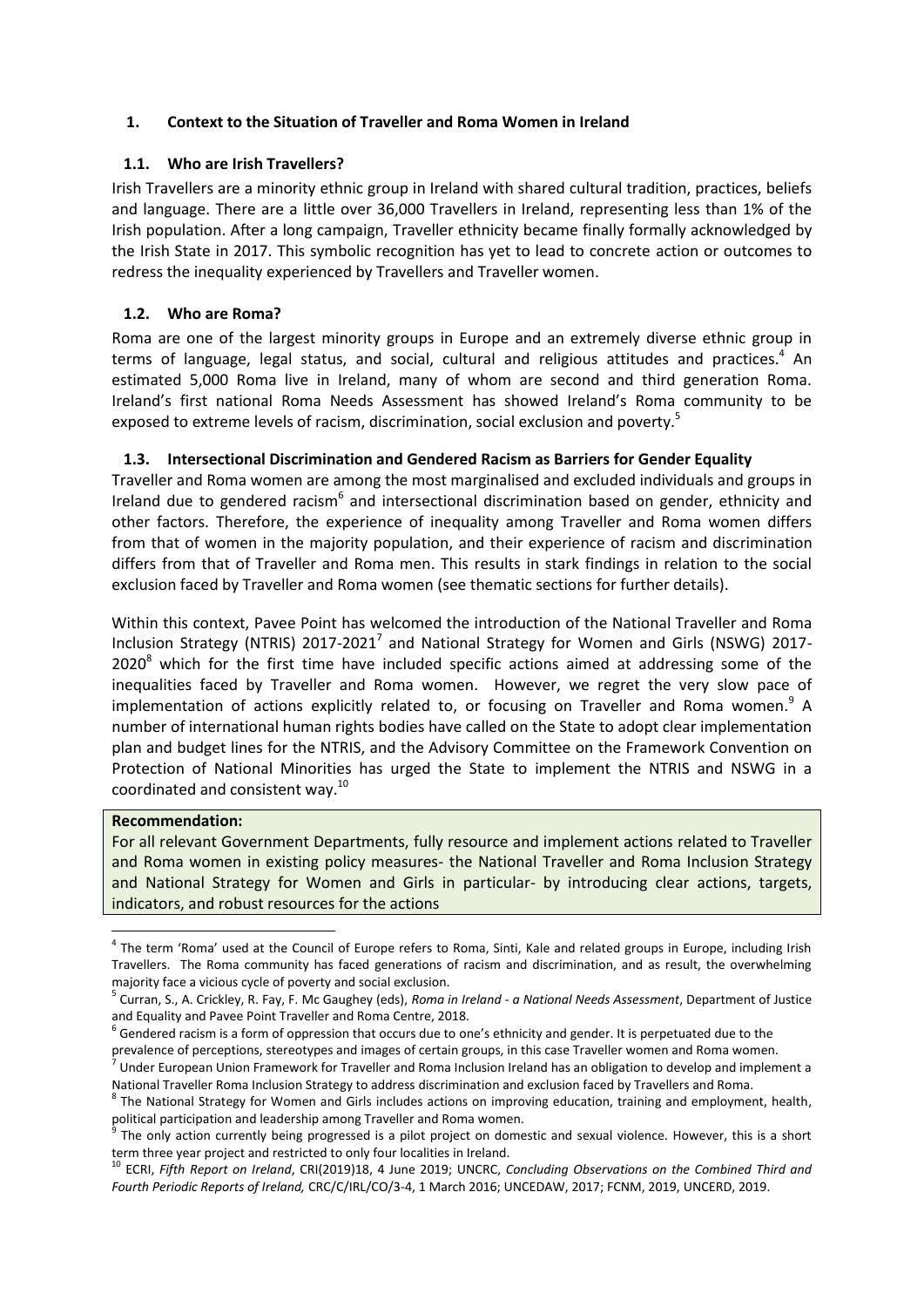### **2. Theme 1: Gender Norms and Stereotypes as Barriers to Gender Equality**

### **2.1. Stereotypes, Discrimination and Racism Based on Ethnicity**

Stereotypes and prejudice based on ethnicity, combined with gender norms and stereotypes, contribute to intersectional discrimination and gendered racism against Traveller and Roma women:

| % of Travellers who experience discrimination |                                                                                                                                                                                           | Discrimination against Roma Women Respondents <sup>11</sup>                                                                                                                                                                                             |  |
|-----------------------------------------------|-------------------------------------------------------------------------------------------------------------------------------------------------------------------------------------------|---------------------------------------------------------------------------------------------------------------------------------------------------------------------------------------------------------------------------------------------------------|--|
|                                               | Travellers<br>of<br>have<br>experienced<br>40%<br>discrimination in accessing health services                                                                                             | 61.5 % of Roma women respondents worry 'most<br>$\bullet$<br>of the time' about unfair treatment due to being                                                                                                                                           |  |
|                                               | <b>Travellers</b><br>have<br>experienced<br>of<br>62%<br>discrimination at school                                                                                                         | Roma<br>93.8 % of Roma women respondents feel<br>$\bullet$<br>discriminated against in accessing accommodation                                                                                                                                          |  |
|                                               | Travellers<br>have<br>experienced<br>of<br>61%<br>discrimination in a shop/restaurant/pub <sup>12</sup>                                                                                   | 85.1% of Roma women respondents<br>feel<br>$\bullet$<br>discriminated<br>against<br>in<br>accessing<br>social                                                                                                                                           |  |
|                                               | Travellers are 22 more times more likely than<br>settled<br>experience<br>their<br>to<br>peers<br>discrimination in accessing services <sup>13</sup>                                      | protection<br>75% of Roma women respondents report being<br>$\bullet$<br>stopped by An Garda Síochána (police) for an                                                                                                                                   |  |
|                                               | Research shows Traveller women reporting ill-<br>treatment by An Garda Síochána (police),<br>including abusive, discriminatory and racist<br>language and physical violence <sup>14</sup> | identity document<br>86.3% of Roma women respondents<br>feel<br>$\bullet$<br>discriminated against on a street or public setting<br>78.3% of Roma women respondents feel<br>discriminated against in shops, restaurants, pubs,<br>& other social venues |  |

In a national survey commissioned by the Economic and Social Research Institute (ESRI):<sup>15</sup>

- 40% of respondents reported that they would be unwilling to employ a Traveller;
- 79.6% would be reluctant to purchase a house next to a Traveller; and
- 18.2% would deny Irish citizenship to Travellers.

Traveller and Roma women are also subjected to harmful gender and ethnic stereotyping in media and public discourse.<sup>16</sup> Anti-Traveller and Roma sentiments are expressed by political representatives, high ranking public officials, and in new and traditional media.<sup>17</sup> In 2014 an inquiry by the Children's Ombudsman noted that a number of media outlets only reported Travellers in the context of social problems and crime.<sup>18</sup>

Several human rights bodies have raised concerns about the negative media representation, hate speech, discrimination and racism against Travellers and Roma, and at the lack of action plan against

<sup>12</sup> Kelleher et al., *All Ireland Traveller Health Study*, 2010. No gender disaggregated data is available for these statistics

**<sup>.</sup>** <sup>11</sup> Curran et al., *National Needs Assessment*, 2018. The assessment was commissioned by the Department of Justice and Equality in line with recommendation 4.2.3 of the Logan Report, following the removal of two Roma from their families in 2013. The study consisted of quantitative analysis of 108 Roma households (information on 609 household members), and 30 interviews and 8 focus groups with service providers and Roma.

<sup>13</sup> McGinnity, F. Grotti, R. Kenny, O and Russell, H. (2017) *Who experiences discrimination in Ireland? Evidence from the QNHS Equality Modules*. Dublin: ERSI.

<sup>14</sup> Travellers in Prison Initiative, 'Hearing their Voices': Traveller Women in Prison'*,* 2017.

<sup>15</sup> Mac Gréil, M., *Emancipation of the Travelling People, A Report on the Attitudes and Prejudices of the Irish People towards the Travellers Based on a National Social Survey 2007-2008*, 2010, Maynooth: NUI Maynooth Publications*.* 

<sup>16</sup> See for instance, Cusack, J., 'Roma gypsy first to be convicted for begging: Woman fined for harassing and obstructing people in Dublin city'*, Irish Independent*,' 29 May 2011; Heylin, L., 'Woman begs to pay €1k beg fine', *Irish Examiner*, 22 October 2015; Hennessy, M., 'UK Travellers lose 'My Big, Fat Gypsy Wedding: Group complained programme portrayed them in racially stereotypical way' case' *Irish Times*, 20 Feb 2015.

<sup>&</sup>lt;sup>17</sup> Includes references to Roma as a 'parasitic underclass', in O'Doherty, I., 'Begging? But I thought it was freedom of expression?', *Independent,* 1 October 2013; and to Travellers as "Neanderthal…abiding by the laws of the jungle", in Bohan, C., 'Calls for judge to resign over 'Neanderthal' comment on Travellers', *The Journal*, 12 Sep 2012.

<sup>18</sup> Emily Logan, *(Special Inquiries relating to Garda Síochána) Order 2013*, para 4.2.8.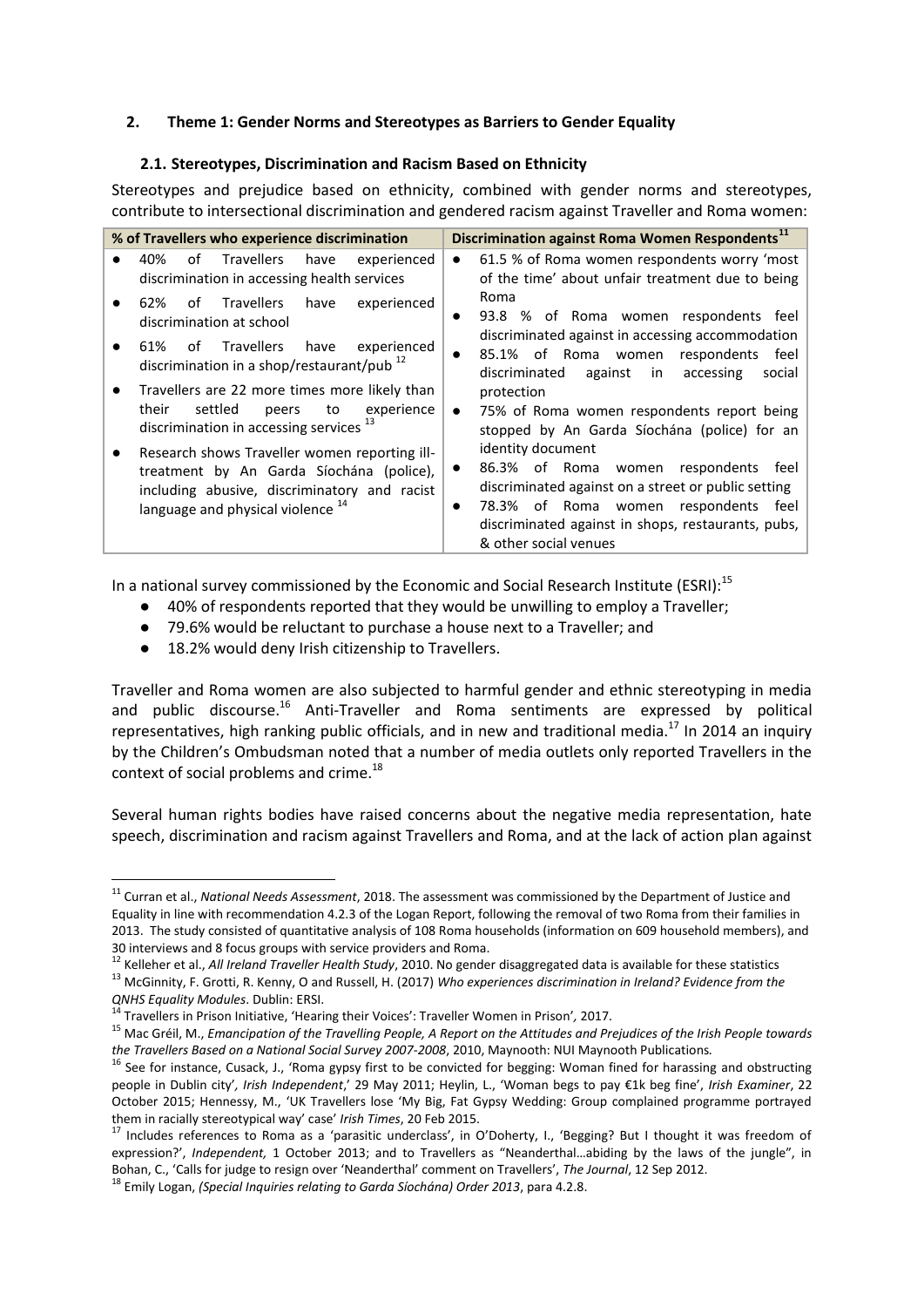racism.<sup>19</sup> In 2019, both the UN Committee on the Elimination of Racial Discrimination and European Commission against Racism and Intolerance (ECRI) called for the State to develop a National Action Plan against Racism with a strong focus on Travellers and Roma.<sup>20</sup>

### **Recommendation:**

For the Department of Justice and Equality, develop a national action plan against racism with a strong focus on ethnic and gender stereotyping and gendered racism against Traveller, Roma and other minority ethnic women. Ensure such actions are fully resourced and implemented and address the negative media representation and racist hate speech by political representatives, high ranking public officials, and in new and traditional media

## **2.2. Persistent Traditional Gender Norms and Roles and the Role of Education**

Traditional gender norms are often thought to be part of Traveller and Roma 'cultures'. Such understandings fail to take into account the overall oppression which prevents Traveller and Roma women from accessing basic rights that many women in the general population are able to access.

In fact, persistent traditional gender norms and roles are a direct result of Traveller and Roma women having little alternatives for future economic security and social status. Therefore, marriage and family formation continue to act as important ways to try to escape poverty and achieve social status for women.<sup>21</sup> This impacts decisions to leave school early and exposes Traveller and Roma girls to low educational attainment, future unemployment, poverty and social exclusion: $^{22}$ 

#### **Marriage and family formation:**

- Over 1 in 3 (31.9%) of Travellers aged 15-29 were married compared with just over 1 in 20 (5.8%) of the general population $^{23}$
- More than 1 in 4 Traveller households had 6 or more persons compared with less than 1 in 20 households in the State overall<sup>24</sup>
- 80.4% of Roma report that they have children in the household, with 9.3% of households reporting to have 6 or more children<sup>25</sup>

Equality in access, participation and outcomes in education is key in challenging traditional gender norms and roles. While more Traveller girls are completing formal education in comparison to Traveller boys,<sup>26</sup> Traveller and Roma girls/women experience stark inequalities when compared to the general population in participation, attendance, attainment and progression through second to third level: $27$ 

1

<sup>19</sup> National Action Plan against Racism 2005-2008 was never renewed. FCNM, 2019; UNCRC, 2016; UNCESCR, *Concluding Observations on the Third Periodic Report of Ireland,* E/C.12/IRL/CO/3, 19 June 2015; HRC, *Concluding Observations on the Fourth Periodic Report of Ireland,* CCPR/C/IRL/4, 2014.

<sup>20</sup> ECRI, 2019; UNCERD, 2019.

<sup>21</sup> Kelleher et al., *All Ireland Traveller Health Study,* 2010; Pavee Point, *Violence against Roma Women: 9 Principles to Human Rights-based and Gender-responsive Approach to Protection*, 2015.

<sup>&</sup>lt;sup>22</sup> Central Statistics Office, 2016.

 $23$  Ibid.

 $24$  Ibid.

<sup>25</sup> Curran et al. *National Roma Needs Assessment*, 2018.

 $26$  No data is available on this for Roma girls.

<sup>&</sup>lt;sup>27</sup> These issues stem from lack of financial resources; sub-standard accommodation; parents' history of educational disadvantage; lack of literacy and English language skills; and discrimination and identity based bullying. 40% of Roma households with children are unable to access social protection, including Child Benefit, Back to School Clothing and Footwear Allowance, 57.5% of Roma report not having enough money for books and uniforms. Curran, et al., *National Needs Assessment,* 2018 and Kelleher et al., *All Ireland Traveller Health Study,* 2010.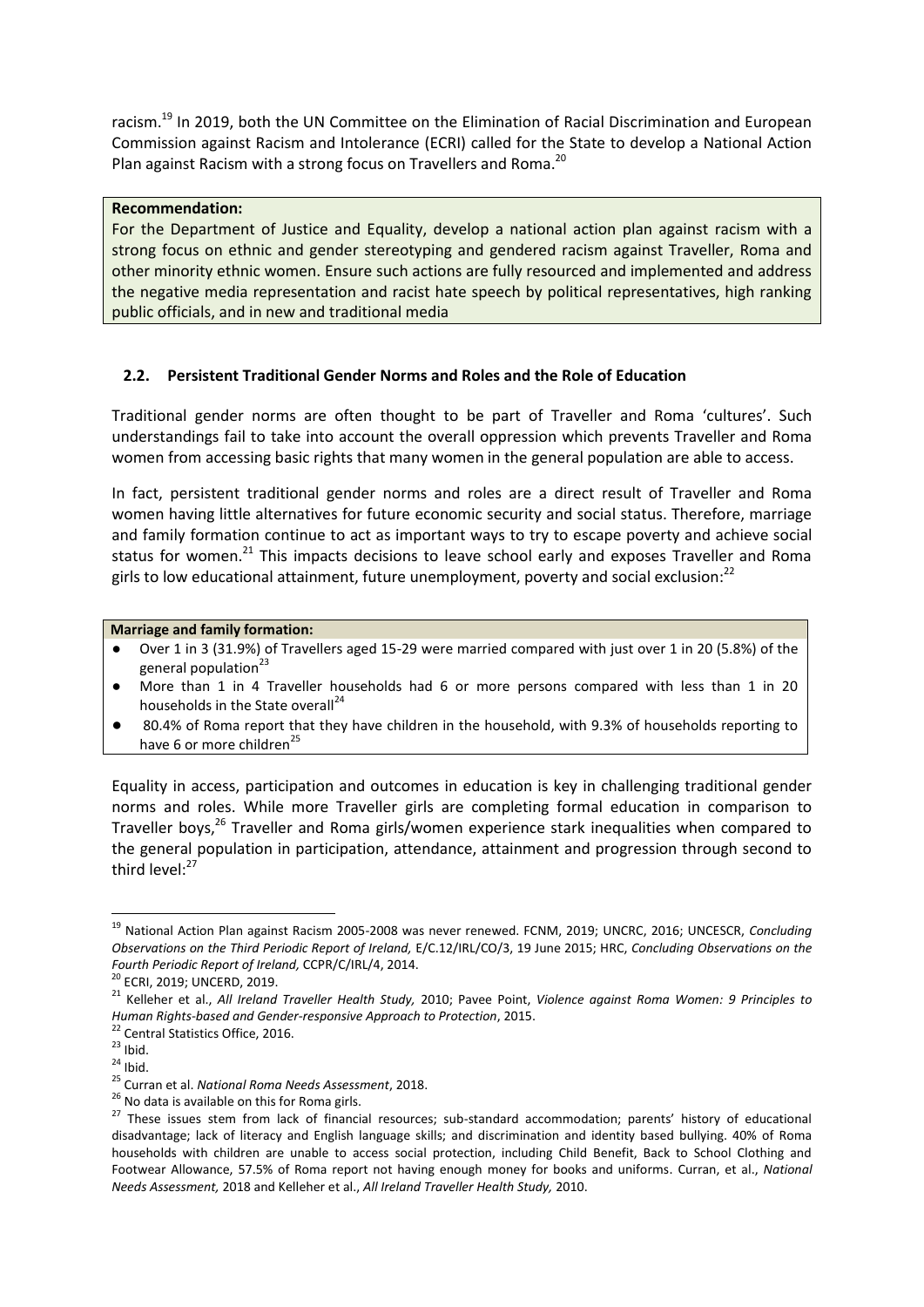| <b>Travellers Girls &amp; Women-Education</b> |                                                    | <b>Roma Women Respondents - Education</b> |                                               |  |
|-----------------------------------------------|----------------------------------------------------|-------------------------------------------|-----------------------------------------------|--|
|                                               | Just 13.3% of Traveller females were educated      | $\bullet$                                 | 41.1% of adult Roma women respondents born    |  |
|                                               | to Leaving Certificate or above compared with      |                                           | outside Ireland have never been to school, in |  |
|                                               | 69.1% of the general population <sup>28</sup>      |                                           | comparison to 22% of Roma men respondents     |  |
|                                               | • 7 out of 10 Traveller children (67.3%) live in   |                                           | 3.5% of Roma women respondents have           |  |
|                                               | families where the mother has either no formal     |                                           | completed more than 12 years of education     |  |
|                                               | education or primary education only <sup>29</sup>  |                                           | 6% of Roma households have a member           |  |
|                                               | 167 or 0.5% of Irish Travellers hold a third level |                                           | attending third level education <sup>31</sup> |  |
|                                               | qualification 30                                   |                                           |                                               |  |

Despite the significant disadvantage, Traveller specific educational supports that had been in place for Travellers before 2011 were cut by -86.6% and have not been reinstated since.<sup>32</sup> Despite the State being urged by the UNCEDAW Committee to undertake appropriate remedial action to address the low levels of education attainment among Traveller and Roma women, including through the use of temporary special measures such as scholarships, the State has not introduced any gender specific initiatives to increasing Traveller and Roma girls/women's participation at early years, primary or post-primary levels.<sup>33</sup>

### **Recommendation:**

For the Department of Education and Skills, develop a Traveller and Roma education strategy with an adequate budget and concrete implementation plan. Ensure the Strategy is inclusive of all ages and educational levels and has specific targets to improve participation, attendance, attainment and progression of Traveller and Roma girls and women

## **3. Theme 2: Work**

There is a strong ethnic and gender dimension in discrimination in employment for Traveller and Roma women which differs greatly from women in the general population.

| <b>Traveller Women - Unemployment</b> |                                                          |  | Roma Women - Unemployment <sup>34</sup>        |  |
|---------------------------------------|----------------------------------------------------------|--|------------------------------------------------|--|
|                                       | • 78.6% of Traveller women are unemployed $35$           |  | Only 8.2% of Roma women respondents are in     |  |
|                                       | 55% of Travellers have<br>experienced                    |  | employment in comparison to 20% of Roma        |  |
|                                       | discrimination at work, <sup>36</sup> and Travellers are |  | men respondents                                |  |
|                                       | almost 10 times more likely than their settled           |  | 81.6% of Roma women respondents report         |  |
|                                       | peers to experience discrimination in seeking            |  | feeling discriminated against in getting hired |  |
|                                       | work. <sup>37</sup>                                      |  |                                                |  |

Hiding one's identity can be the only option to secure employment for Traveller and Roma women. High levels of unemployment are directly linked to low educational attainment, discrimination, childcare commitments and costs, and being placed in a poverty trap due to welfare issues.<sup>38</sup> Roma women who do not meet the Right to Reside or Habitual Residence Condition are not considered

**.** 

<sup>&</sup>lt;sup>28</sup> Central Statistics Office, 2016.

<sup>&</sup>lt;sup>29</sup> Department of Children&Youth Affairs, *State of the Nation's Children: Ireland 2014*, 2014, www.dcya.ie.

<sup>&</sup>lt;sup>30</sup> Central Statistics Office, 2016.

<sup>31</sup> Curran, et al. *National Needs Assessment*, 2018.

<sup>32</sup> Harvey, B., *Travelling with Austerity: Impacts of cuts on Travellers, Traveller Projects and Services,* Pavee Point, 2013.

<sup>&</sup>lt;sup>33</sup> UNCEDAW, 2017. None of the mainstream educational strategies, including Delivering Equality of Opportunity in Schools Plan 2017, contain actions aimed directly at increasing Traveller participation at early years, primary or postprimary levels. We welcome the explicit targeting of Travellers in the current Equity of Access to Higher Education Access Plan, albeit small.

<sup>34</sup> Curran, et al., *National Needs Assessment,* 2018.

<sup>&</sup>lt;sup>35</sup> Central Statistics Office, 2016.

<sup>36</sup> Kelleher et al., *All Ireland Traveller Health Study,* 2010.

<sup>37</sup> McGinnity et al., *Who experiences discrimination in Ireland?*, 2017.

<sup>&</sup>lt;sup>38</sup> Many Traveller women fear losing secondary benefits, in particular the Medical Card, preventing many from entering employment.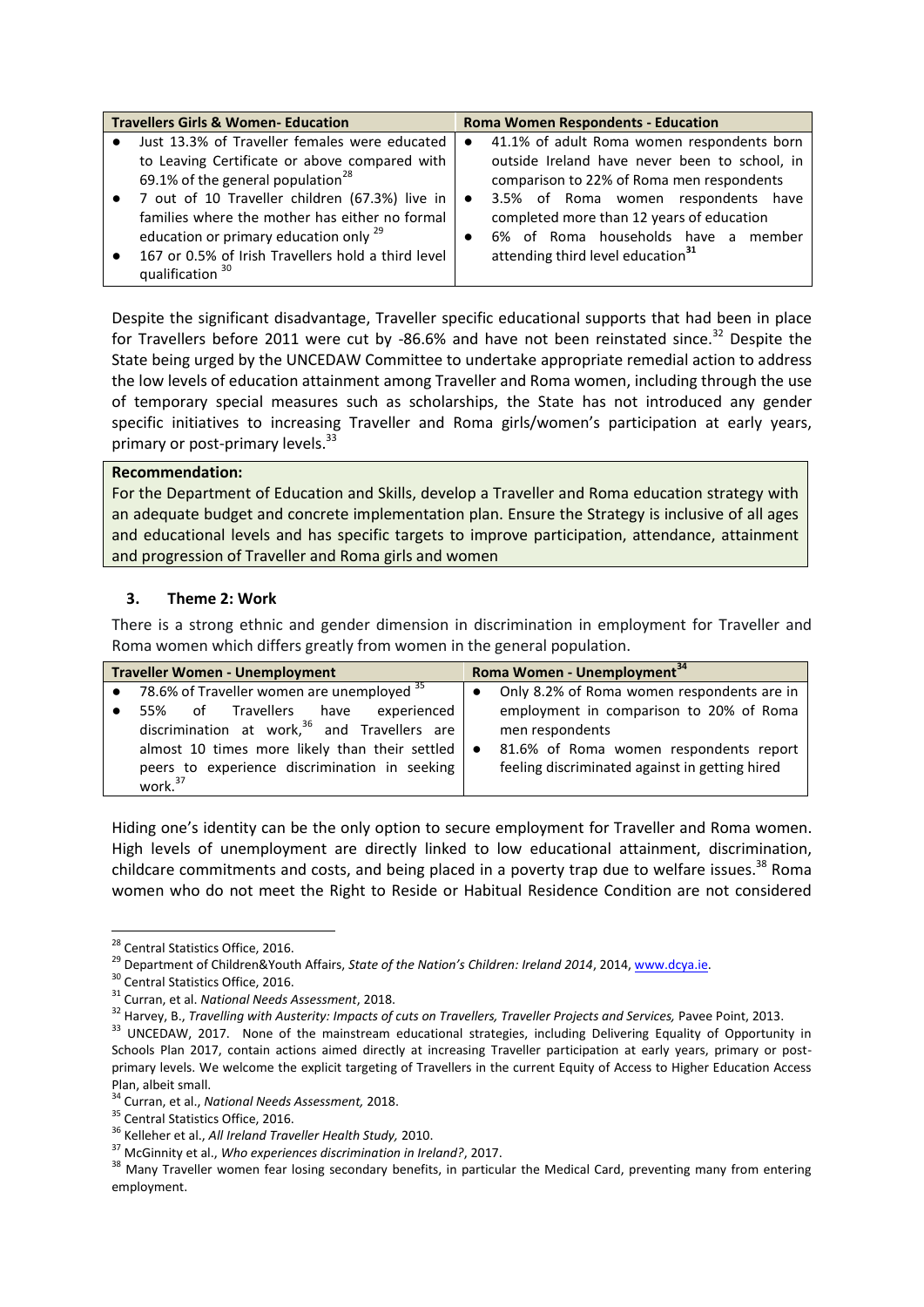jobseekers and therefore are not eligible for many training and employment supports. Regardless of the levels of unemployment among Traveller and Roma women no gender-specific employment or training initiatives or strategies have been introduced.

#### **Recommendation:**

For the Department of Employment Affairs and Social Protection, develop a Traveller and Roma Training, Employment and Enterprise Strategy with clear actions targeting Traveller and Roma women, an adequate budget, and a concrete implementation plan

### **4. Theme 4: Women's Access to, and Representation in, Public Life and Decision Making**

Low levels of literacy and education, financial resources and/or care responsibilities create significant barriers for Traveller and Roma women to access and engage in public life and decision making. Traveller women, since and before Nan Joyce who stood for election to the Dail in the early 1980s, $39$  have played crucial public roles for their community. In particular, their roles as community leaders and workers who actively lead the work for changes in policy and practice for their community need recognition and resourcing. Support for Traveller women to access public representational roles also needs explicit support as part of the overall women into politics campaigns.

Several international human rights bodies have called for the Irish State to adopt positive action measures to address the significant exclusion of Travellers in political institutions and public affairs.<sup>40</sup> With the Sustainable, Inclusive and Empowered Communities Strategy the State has committed to involving communities in decisions that affect them and to the development of partnership and collaborative approaches to policy and programme development. Regardless of this and commitments in the National Traveller and Roma Inclusion Strategy and the National Strategy for Women and Girls to increase participation of Traveller and Roma women in leadership positions, the State has not adopted measures to improve the representation of Travellers in political institutions and decision making.<sup>41</sup>

#### **Recommendation:**

1

For the Oireachtas and the Department of Rural and Community Development: Undertake legislative and practical measures to ensure Traveller women's inclusion in political representation at local and national levels and to ensure inclusion in participative democracy structures

#### **5. Accommodation and Housing**

The housing and homeless crisis in Traveller and Roma communities has been an ongoing and neglected issue for a long time and has a very specific gender and ethnic dimension. Traveller and Roma women who often spend more time at home due to caring responsibilities bear the brunt of unsafe and insecure accommodation conditions.<sup>42</sup>

<sup>&</sup>lt;sup>39</sup> In 1982, Nan Joyce was the first member of the Traveller Community to stand for election in the history of the state. <sup>40</sup> FCNM, *Opinion on Ireland*, ACFC/INF/OP/I(2004)003, 5 May 2004; FCNM, *Second Opinion on Ireland,*

ACFC/OP/II(2006)007, 30 October 2006; FCNM, *Third Opinion on Ireland*, ACFC/OP/III(2012)006, 19 April 2013; CERD, *Concluding Observations of the Committee on the Elimination of Racial Discrimination: Ireland,* CERD/C/IRL/CO/2, 2005; CERD, *Concluding Observations on the committee on the Elimination of Racial Discrimination,* CERD/C/IRL/CO/3-4, 4 April 2011; FCNM, 2019; CEDAW, 2017; CERD, 2019; Council of Europe, Report by the Commissioner for Human Rights Mr. Thomas Hammarberg on His Visit to Ireland, Strasbourg, 2008.

<sup>&</sup>lt;sup>41</sup> See NTRIS Action 133, "the Department of Justice and Equality will support the development of mentoring programmes to build and develop the capacity of Travellers and Roma to represent their communities at a local, national and international level" (42). See NSWG Action 3.11 referencing NTRIS and commitments to facilitate participation in public life by Traveller and Roma women (54).

 $42$  Unstable accommodation status has a correlation with socioeconomic disadvantage, poor health, inability to seek safety from domestic violence, and increased substance misuse. 32.5% of female Traveller drug users staying in some form of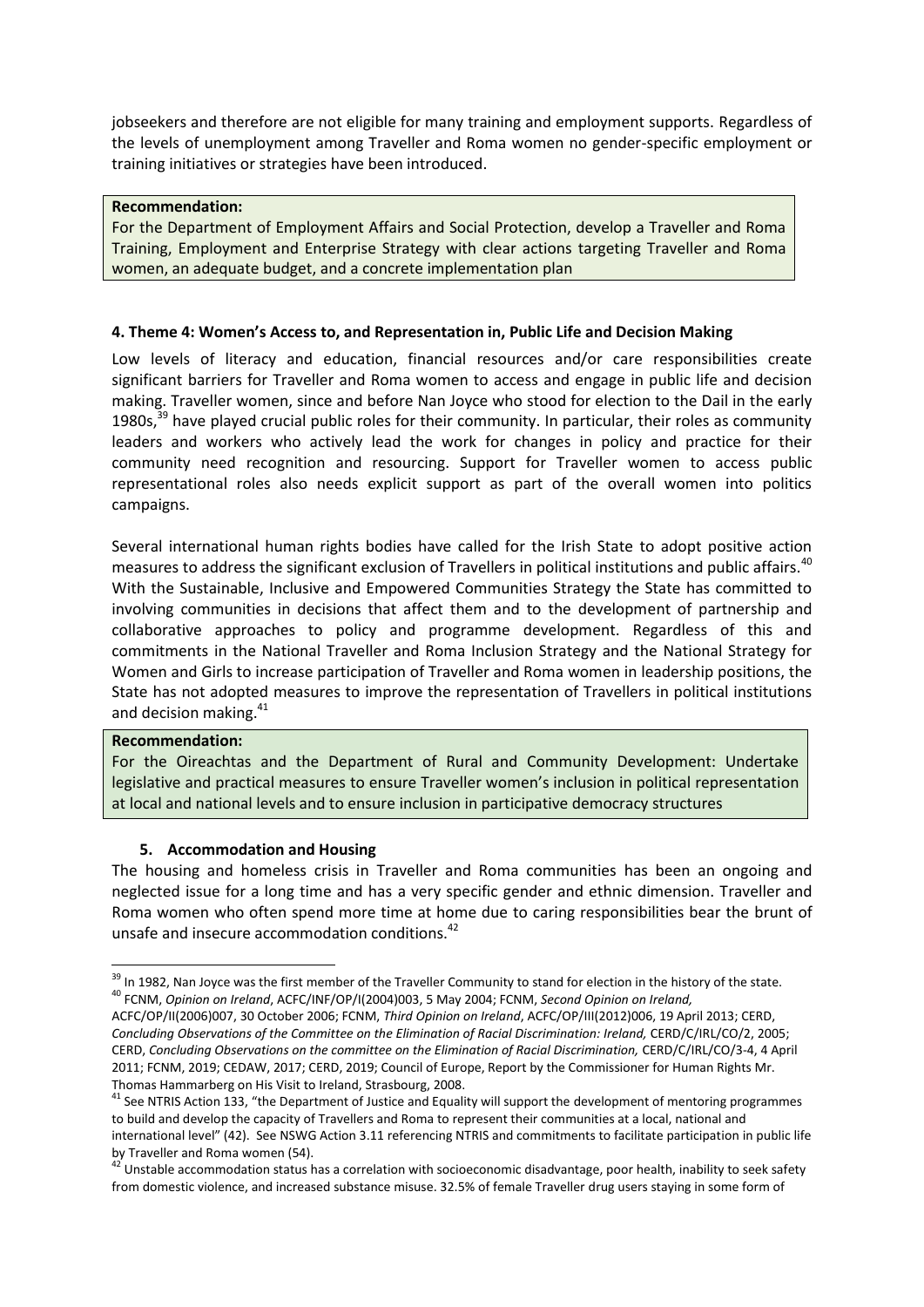#### **5.1 Traveller Women and Accommodation**

The Housing (Traveller Accommodation) Act 1998 places responsibility for the provision of Traveller accommodation on Local Authorities. However, Local Authorities have continuously failed to spend Traveller accommodation budgets and meet their targets to provide adequate, safe and culturally appropriate accommodation for Travellers.<sup>43</sup>

#### **Traveller accommodation- budget & underspending:**

- Traveller accommodation budget fell by -90% from €40m in 2008 to €4m in 2013– today the budget stands at a mere €14.5m.<sup>44</sup>
- Every year substantial parts of Traveller accommodation budgets remain unspent by Local Authorities. For instance, in 2019, according to the Department of Housing Planning and Local Government, only 30% of the Traveller accommodation budget was drawdown by local authorities, with over half (14) of Local Authorities failing to draw down any of the allocated Traveller accommodation funds.<sup>45</sup>

The lack of accommodation provision has pushed many Travellers into sharing accommodation/overcrowding and unauthorised sites at the roadside. Official figures estimate 15% of Travellers to be homeless, yet Travellers only make up 1% of the Irish population.<sup>46</sup> Many have also been pushed into non-Traveller specific accommodation in private rented and social housing sectors. However, there are significant barriers for Travellers to access private rented sector when the overwhelming majority of landlords will not rent to Travellers.<sup>47</sup>

A number of international human rights monitoring bodies have called for the State to address the failure to deliver Traveller accommodation. In 2019, an independent Expert Group on Traveller Accommodation set out a clear recommendation to overhaul all relevant legislation and policies which impact on accommodation provision for Travellers.<sup>48</sup> In 2019, the European Commission against Racism and Intolerance (ECRI) and UN Committee on the Elimination of Racial Discrimination urged the State to take action to address the failure by Local Authorities to fully spend the Traveller accommodation budgets.<sup>49</sup>

[https://www.housing.gov.ie/sites/default/files/publications/files/2019\\_july\\_expert\\_review\\_group\\_traveller\\_accommodati](https://www.housing.gov.ie/sites/default/files/publications/files/2019_july_expert_review_group_traveller_accommodation-final_reportrt_00.pdf) [on-final\\_reportrt\\_00.pdf.](https://www.housing.gov.ie/sites/default/files/publications/files/2019_july_expert_review_group_traveller_accommodation-final_reportrt_00.pdf)

<sup>49</sup> ECRI, 2019; CERD, 2019.

 $\overline{\phantom{a}}$ 

unstable accommodation. National Drug Treatment Reporting System (NDTRS) 2007-2013, cited in Pavee Point Traveller and Roma Centre, *Submission to Department of Justice and Equality: National Substance Misuse Strategy*, 2015. <sup>43</sup> A number of human rights monitoring bodies have raised significant concerns with regards to accommodation conditions on Traveller sites. Almost 1 in 3 Traveller households living in mobile or temporary accommodation have no sewerage facilities and 1 in 5 have no piped water source. A significant number of families in group housing or sites report lack of footpaths, public lighting, fire hydrants and safe play areas, in Central Statistics Office, 2011 and Kelleher et al., *All Ireland Traveller Health Study, 2010.* In 2016, a review of fire safety found significant shortcomings in Traveller accommodation units, in National Directorate for Fire and Emergency Management, *Report on Programme to Review and Enhance Fire Safety in Local Authority Provided Traveller Accommodation*, September 2016. There are currently no incentives or sanctions in place to ensure that Local Authorities meet this legal obligation.

<sup>44</sup> The 2020 capital funding for Traveller accommodation was announced by the Department of Housing, Planning and Local Government at the first meeting of the National Traveller Accommodation Consultative Committee in early 2020.

<sup>&</sup>lt;sup>45</sup> According to the Minister for Housing, Planning and Local Government, 14 local authorities had not drawn down any of the 2019 funding towards Traveller specific accommodation, with only €4 million out of €13 million drawn down <https://www.oireachtas.ie/en/debates/question/2019-11>

[<sup>19/660/?</sup>highlight%5B0%5D=traveller&highlight%5B1%5D=accommodation](https://www.oireachtas.ie/en/debates/question/2019-11)

<sup>46</sup> Gender specific breakdown is not available for this estimate. The figure is likely to be an underestimate. The Department of Housing, Planning and Local Government's Annual Count reflects that 15% of Travellers are in need of accommodation; with 1,115 Traveller families 'sharing' accommodation. This number has been rapidly increasing each year, with the most recent count indicating an almost 30% increase of Travellers sharing accommodation since 2014. Sharing is in effect being homeless and it meets the criteria for homelessness as defined by the European Descriptive Typology (ETHOS).

<sup>47</sup> McGinnity, *Who Experiences Discrimination in Ireland?,* 2017; DKM Economic Consultants. Private Rented Sector Survey Findings: Tenants, Landlords & Estate Agents. 2014.

<sup>48</sup> Independent Expert Group on behalf of the Minister of the Department of Housing, Planning and Local Government, *Traveller Accommodation Expert Review,* 2019,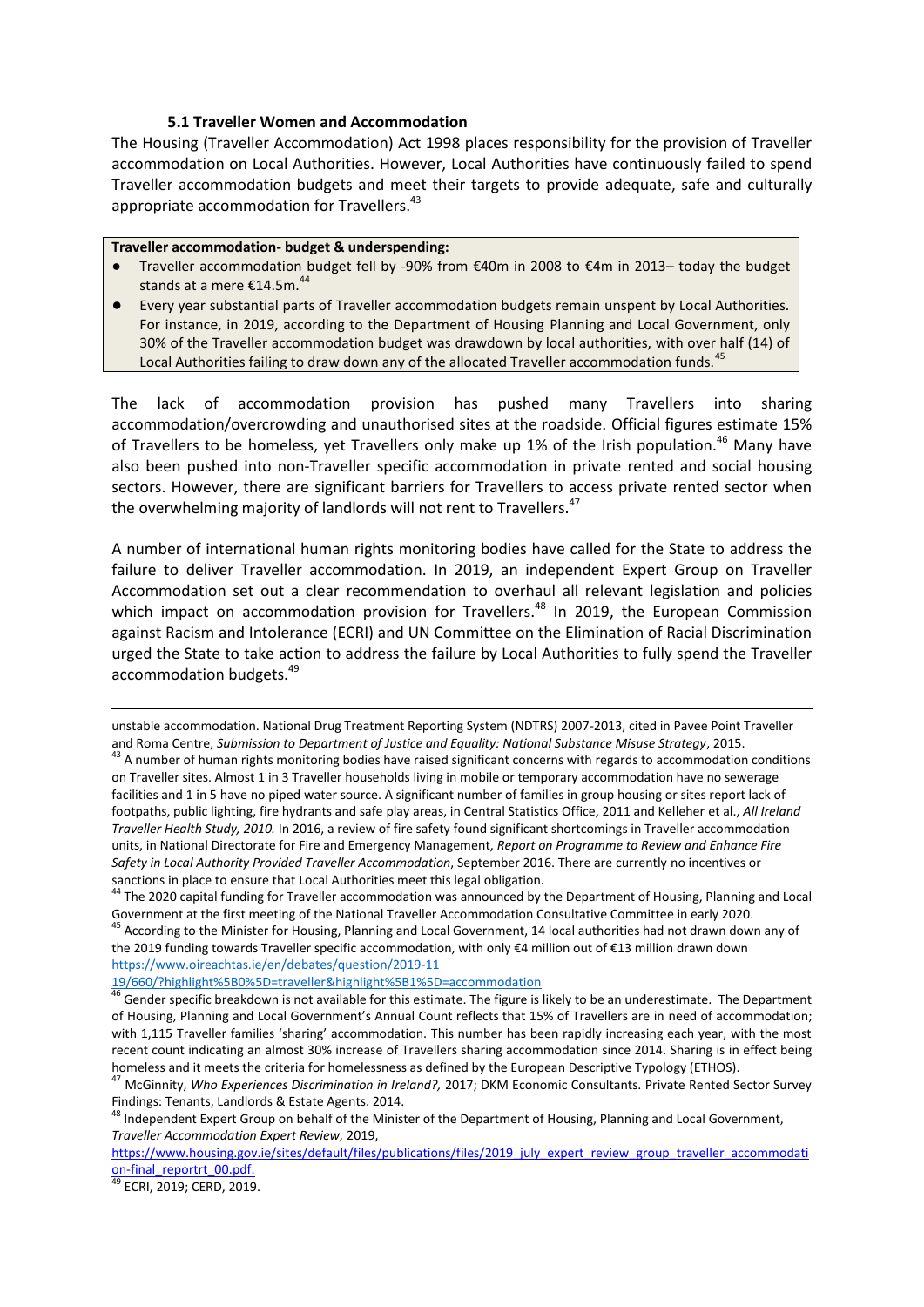#### **Recommendation:**

For the Department of Housing, Planning and Local Government and Local Authorities, ensure that all of the allocated Traveller accommodation budgets are fully and effectively spent by Local Authorities and that the recommendations by Independent Expert Group on Traveller Accommodation are fully implemented

### **5.2 Roma Women and Housing**

There are significant issues with overcrowding, accommodation conditions and homelessness among Roma women in Ireland. 6.6% of Roma women report to be currently homeless and 52% of women have been homeless at some stage.<sup>50</sup> These figures are likely to be higher as people living with family and friends in overcrowded conditions may not be recorded. Many of those are unable to access homeless services due to inability to prove their residency in an area.<sup>51</sup>

The majority of Roma live in private rented accommodation with only 13% renting from a local authority. The application of the Housing Circular  $41/2012^{52}$  prevents many Roma women from accessing essential emergency, medium and long-term accommodation and housing supports, including Housing Assistance Payment/Rent Allowance and social housing.<sup>53</sup> Lack of documentation, proof of address, and language and literacy skills are key barriers for Roma women to satisfy the conditions set out by the Housing Circular.<sup>54</sup> Applicants must also prove a pattern of employment.<sup>55</sup> Considering that only 8.2% of Roma women are in employment,<sup>56</sup> the criteria in the Housing Circular has a disproportionate impact on Roma women. In 2019, UN Committee on the Elimination of Racial Discrimination called the State to improve access to social housing by Roma.<sup>57</sup>

#### **Recommendation:**

**.** 

For the Department of Housing, Planning and Local Government to withdraw the Housing Circular 41/2012 for the disproportionate negative impact it is having on the ability of Roma women to access social housing and other housing supports

<sup>50</sup> Curran et al., *National Needs Assessment,* 2018. 24% of Roma live in households of 8 or more people and 45% report not having enough beds in their accommodation. There are many instances of women and children living with rat infestations, damp, broken windows, leaking toilets and no light to do homework. In several incidents families are paying rent for accommodation in unsafe and unhygienic warehouses with no electricity or water.

<sup>&</sup>lt;sup>51</sup> To access homeless services a household must present to the relevant Housing Authority within whose functional area they reside. There is a requirement to prove that you have become homeless in the local authority area in which you are presenting as homeless. Curran, et al., *National Needs Assessment,* 2018; Focus Ireland and Immigrant Council of Ireland (2011) *Homeless in my new home · Migrants' experiences of homelessness in Dublin: executive summary*, 3, [http://www.d1037607.cp.blacknight.com/live/files/homeless%20in%20my%20new%20home%20-](http://www.d1037607.cp.blacknight.com/live/files/homeless%20in%20my%20new%20home%20-%20executive%20summary%20lr.pdf) [%20executive%20summary%20lr.pdf.](http://www.d1037607.cp.blacknight.com/live/files/homeless%20in%20my%20new%20home%20-%20executive%20summary%20lr.pdf) 

<sup>52</sup> Rules to access social housing supports as set by the Department of Environment, Community and Local Government*, Housing Circular 41/2012: Access to social housing supports for non-Irish nationals – including clarification re Stamp 4 holders*, December, 2012.

<sup>53</sup> Curran et al., *National Needs Assessment*, 2018.

<sup>54</sup> 25.5% of Roma don't have the right to reside and 38.5% of Roma don't know if they have a right to reside. 25.7% of Roma are not habitually resident and 26.9% don't know if they are habitually resident. Lack of identification and Personal Public Service numbers among Roma parents also makes it impossible to register the birth of a child. Curran et al.*,* 2018.

<sup>&</sup>lt;sup>55</sup> One of the conditions of this Housing Circular is that in order to be assessed for social housing support, the applicant must be in employment or have been in employment for at least 1 year.

<sup>56</sup> Curran et al., *National Needs Assessment*, 2018.

<sup>57</sup> UNCERD, 2019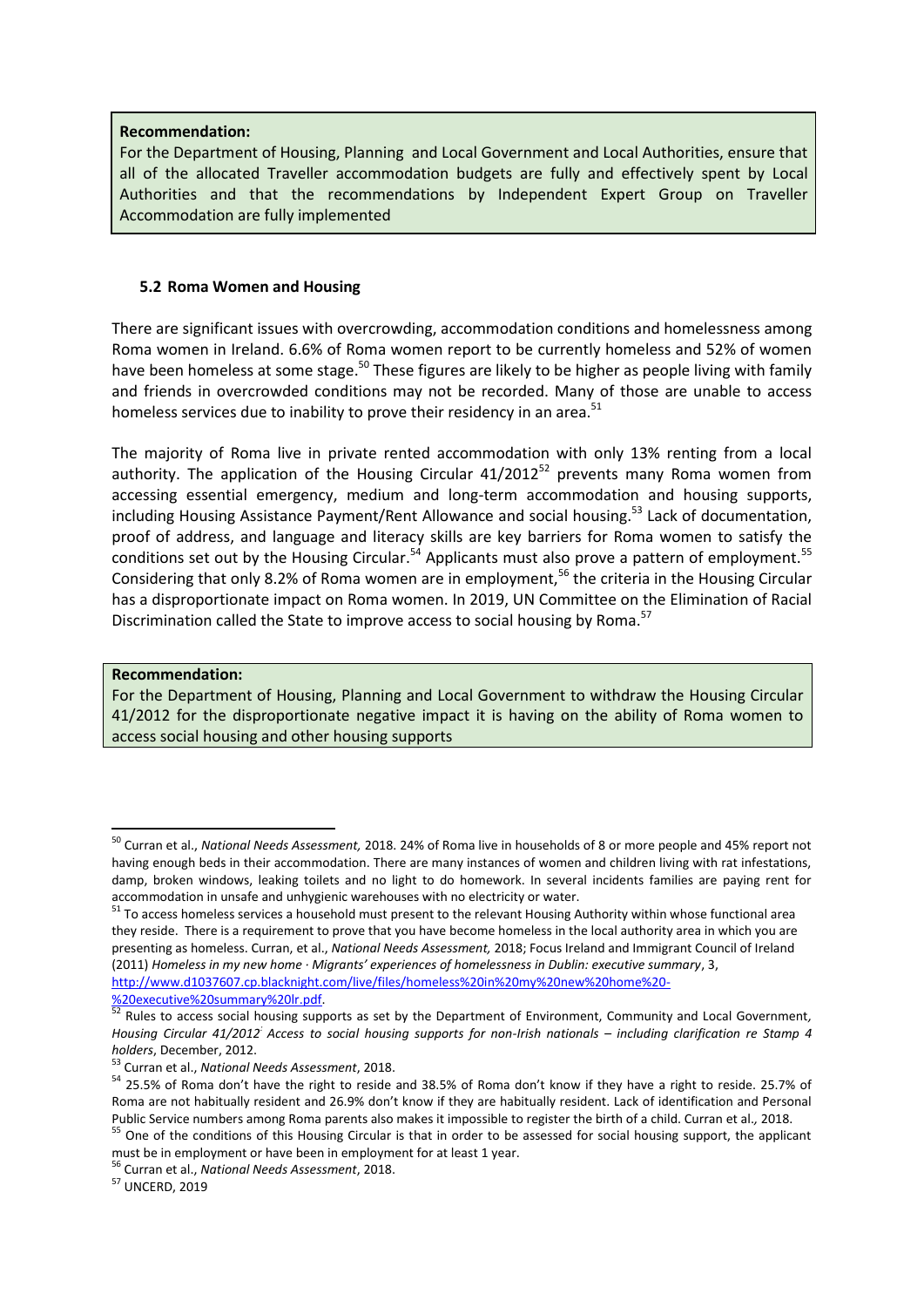### **6. Roma Women & Access to Social Protection**

Many Roma women in Ireland are unable to access any social protection due to the implementation of Right to Reside, European Directive 2004/38,<sup>58</sup> Habitual Residence Condition (HRC),<sup>59</sup> policy by the Department of Social Protection, and the Housing Circular  $41/2012$ .<sup>60</sup> Establishing a right to reside is a prerequisite to meeting the HRC and the Housing Circular, which a person must meet in order to access welfare supports, including Child Benefit, Job Seekers Allowance, Housing Assistance Payment/Rent Allowance, social housing, and employment and training supports. The right to reside and HRC can also impact access to medical cards when Roma women cannot prove their means.<sup>61</sup>

The HRC is applied to all applicants regardless of their nationality. However, the requirements to meet the conditions has a disproportionate impact on Roma women who face significant difficulties with proving residency in the State as a result of lack of documentation, proof of address and language and literacy skills. On average, Roma who are not successful in their social protection applications have lived in Ireland for eight years. This often leaves women and children in extremely vulnerable situations for significant periods of time as women are unable to access a range of different welfare supports, including Child Benefit.<sup>62</sup>

- 57% of Roma women respondents are not successful in applying for social welfare supports
- 12.7% of Roma women respondents don't have a PPS number
- 40% of Roma household respondents with children are not successful in applying for social protection payments<sup>63</sup>

#### **%of Roma facing some or all of the issues below:<sup>64</sup>**

- Children gone to school hungry (25%) or without adequate lunches (35%)
- Not always enough food (49.5%) or fuel (46.2%) and cannot keep the house warm all the time (66.3%)
- Not enough money for school books and uniforms (57.5%)

In 2017, the CEDAW Committee noted how social welfare restrictions hinder entitlement to child benefit payments for Roma women. Concerns about Roma child poverty and the discriminatory effect of the Habitual Residence Condition on Roma to access basic social welfare payments have been raised by a number of international human rights bodies, including UNCRC.<sup>65</sup>

1

<sup>&</sup>lt;sup>58</sup> Directive 2004/38/EC of the European Parliament and of the Council, 2004, https://eurlex.europa.eu/LexUriServ/LexUriServ.do?uri=OJ:L:2004:158:0077:0123:en:PDF. Establishing a right to reside is a

prerequisite to meeting the conditions of the Habitual Residence Condition and Housing Circular.

<sup>&</sup>lt;sup>59</sup> The habitual residence test is intended to evaluate if a person has a connection with the Irish State, Department of Social Protection *Habitual Residence Condition,* http://www.welfare.ie/en/downloads/sw108.pdf.

 $60$  Under the European Directive 2004/38 every EU citizen has a right of residence in another member state for up to three months. They have a right of residence for more than three months if they: are workers or self-employed in the member state; have sufficient resources for themselves and their families so as not to become a burden on the social assistance system of the host state and have comprehensive sickness insurance cover; are enrolled at a private or public establishment for study purposes and have sufficient resources for themselves and their families so they are not a burden on the social assistance system; or are family members accompanying or joining the Union citizen who satisfies the above conditions as appropriate. European Union (n 137).

 $^{61}$  25.5% of Roma don't have the right to reside, and 38.5% of Roma don't know if they have a right to reside; 25.7% of Roma are not habitually resident and 26.9% don't know if they are habitually resident

 $62$  State agencies that use PPS numbers to identify individuals include the [Department of Social Protection,](http://www.welfare.ie/) the Revenue [Commissioners](http://www.revenue.ie/) and the [Health Service Executive \(HSE\).](http://www.hse.ie/) A PPS number is a unique reference number used to access public services and social protection services in Ireland. Registration of children is a legal requirement and a birth certificate is necessary to enrol children in school and to apply for a passport. To register a birth, parent/s need photo identification and PPS numbers. Many Roma parents are unable to register a birth of a child as a result of HRC.

<sup>63</sup> Curran et al., *National Needs Assessment,* 2018.

 $64$  Ibid.

<sup>65</sup> UNGA, *Report of the Special Rapporteur on extreme poverty and human rights*, Magdalena Sepúlveda Carmona, A/HRC/20/25, 2012, Para 102; ECRI, 2013, CEDAW, 2017; CRC, 2016; HRC, 2014; CESCR, 2015.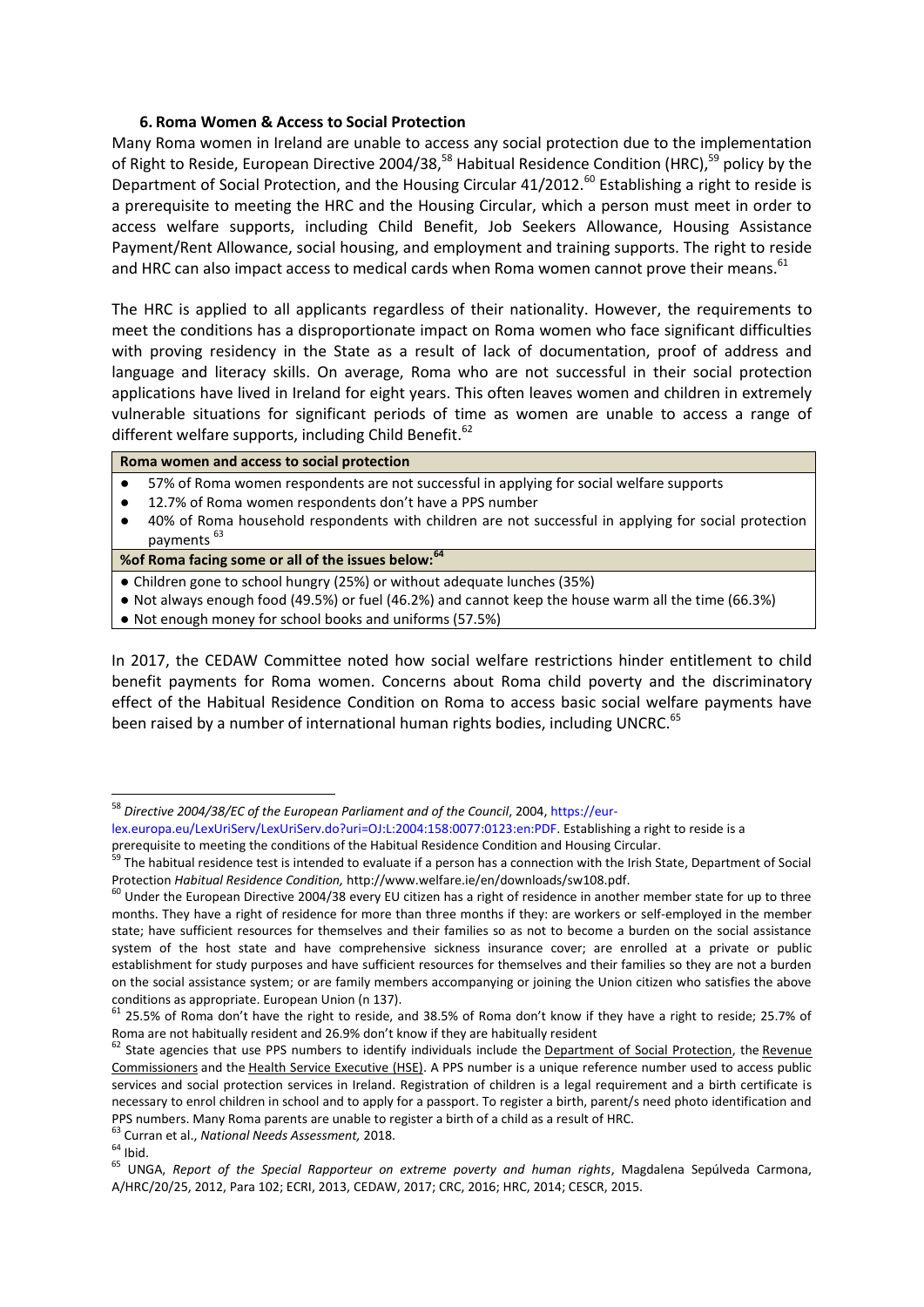#### **Recommendation:**

For the Department of Employment Affairs and Social Protection, to ensure that Roma women have access to basic income for their children, make Child Benefit payment a truly universal payment that is not contingent on the fulfilment of the Habitual Residence Condition

## **7. Health**

Research unveils stark health inequalities for Traveller and Roma women due to structural inequalities and failure to address the social determinants of health, including poor accommodation conditions, poverty, racism and discrimination.

| <b>Travellers - Health Disadvantages</b> <sup>66</sup> |                                                                 | Roma – Health Disadvantages $^{67}$                     |  |  |
|--------------------------------------------------------|-----------------------------------------------------------------|---------------------------------------------------------|--|--|
|                                                        | Mortality rate for Traveller women is three times               | 36% of Roma women report difficulty in<br>$\bullet$     |  |  |
|                                                        | the rate of the general population. <sup>68</sup>               | accessing maternity services                            |  |  |
|                                                        | Life expectancy at birth for Traveller women is                 | 24.6% of households women don't seek<br>$\bullet$       |  |  |
|                                                        | 70.1 years, 11.5 years less than women in the                   | medical attention before birth but access a             |  |  |
|                                                        | general population                                              | hospital for the first time to give birth <sup>69</sup> |  |  |
|                                                        | Suicide rate for Traveller women is 5 times                     | 31.5 of Roma women don't have a General<br>$\bullet$    |  |  |
|                                                        | higher than women in general population                         | Practitioner (GP) <sup>70</sup>                         |  |  |
|                                                        | 62.7% of Traveller women reported their mental                  | 44.6% of Roma women don't have a medical<br>$\bullet$   |  |  |
|                                                        | health to be poor for one or more days in the last              | $card^{\prime 1}$                                       |  |  |
|                                                        | 30 days compared to 19.9% of female General                     | 60% of Roma women report more than 14<br>$\bullet$      |  |  |
|                                                        | Medical Service Card holders                                    | days of the previous month when their mental            |  |  |
|                                                        | 7 out of 10 of health services agree that                       | health was not good                                     |  |  |
|                                                        | <b>Travellers</b><br>discrimination<br>against<br><b>occurs</b> | 84% of Roma women have experienced<br>$\bullet$         |  |  |
|                                                        | sometimes in their services                                     | discrimination in health services, versus 53% of        |  |  |
|                                                        |                                                                 | Roma men.                                               |  |  |

Regardless of the stark health inequalities, there has been no targeted action plan or consultative structure in place to address Traveller health inequalities since 2012.<sup>73</sup> Within this context, Pavee Point welcomes the development of a new Traveller Health Action Plan due to be published this year, it is imperative that the plan is inclusive of clear targets, indicators, outcomes, timeframes and budget lines. Additionally, it is important that the Department of Health take a leadership role in prioritising Traveller and Roma women's health through the development and implementation of targeted strategies and ensuring Traveller and Roma inclusion within mainstream strategies and policies.

1

 $^{66}$  Pavee Point spearheaded the first national participatory study of Traveller health in Ireland which was published in 2010. The All Ireland Health Study was the first national study that significantly involved Travellers in the implementation of the research and the participation of Travellers as peer researchers resulted in a response rate of 80%. Kelleher et al., *All Ireland Traveller Health Study*, 2010.

<sup>67</sup> Curran et al., *National Needs Assessment,* 2018.

<sup>68</sup> Kelleher et al., *All Ireland Traveller Health Study,* 2010.

<sup>&</sup>lt;sup>69</sup> Fear of hospital bills, lack of knowledge of the Maternity and Infant Care Scheme and children being taken into care act as key barriers. Pavee Point, *Challenging Barriers and Misconceptions, Roma Maternal Health in Ireland,* 2014*.* 

 $^{70}$  Roma women experience significant structural barriers to accessing primary health care due to lack of sufficient income, high cost of health care, and lack of interpretation and translation services.

 $71$  Many Roma women, who don't have an income or have difficulties with proving where they live, cannot access means tested Medical Cards.

<sup>72</sup> Curran, et al., *National Needs Assessment,* 2018.

<sup>&</sup>lt;sup>73</sup> Recommendations from the Traveller Health Strategy 2002-2005 and National Intercultural Health Strategy 2007-2012 were poorly implemented and the last National Traveller Health Advisory Committee meeting took place in 2012. The State's approach has focused on mainstreaming, but the naming of Travellers in mainstream health programming (including Sláintecare<sup>#</sup> and Healthy Ireland) has not resulted in targeted or meaningful action.